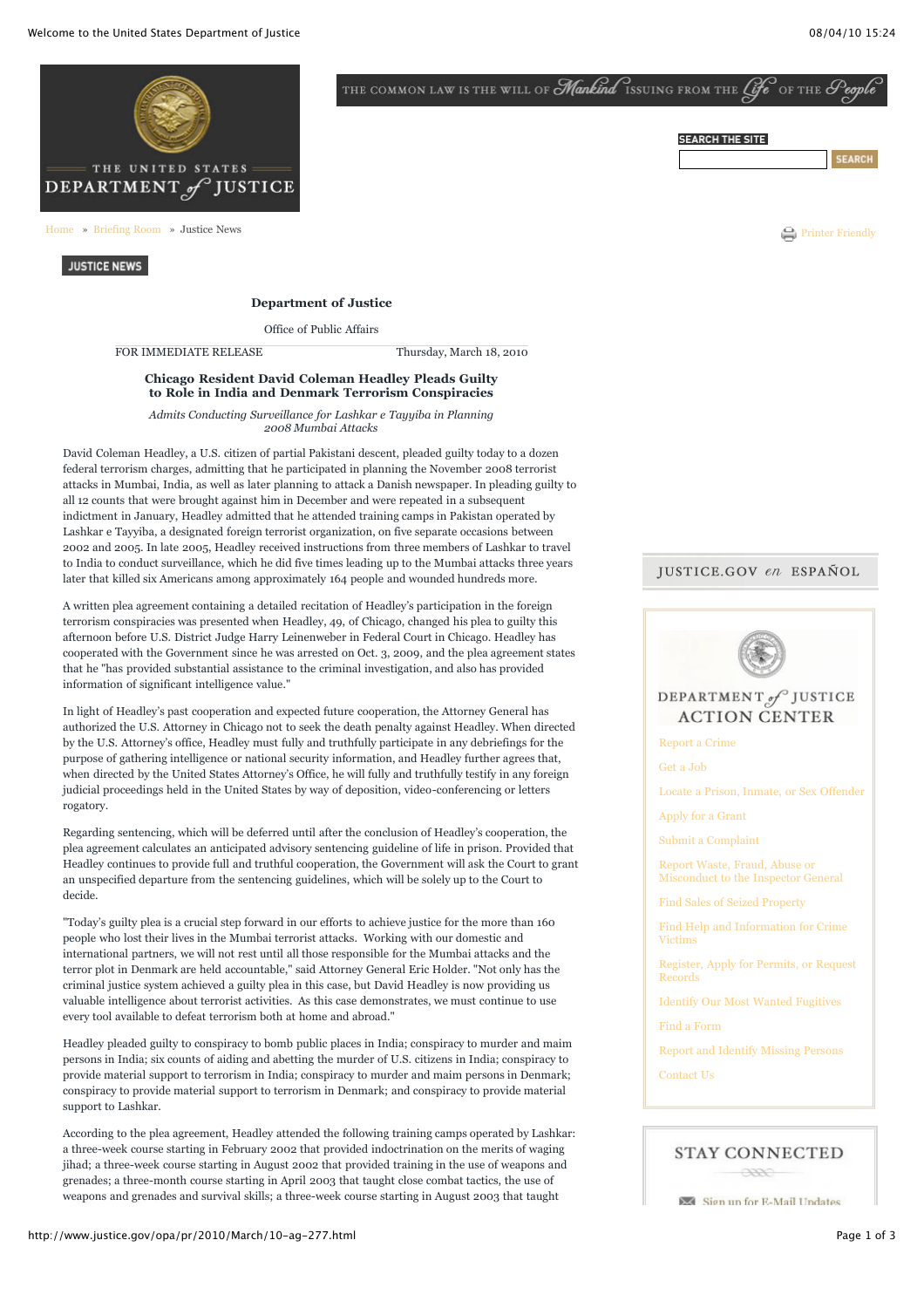#### **Mumbai Terror Attacks**

After receiving instructions from three Lashkar members in late 2005 to travel to India to conduct surveillance, in February 2006, in Philadelphia, Headley changed his name from Daood Gilani to facilitate his activities on behalf of Lashkar by portraying himself in India as an American who was neither Muslim nor Pakistani. In the early summer of 2006, Headley and two Lashkar members discussed opening an immigration office in Mumbai as a cover for his surveillance activities.

Headley eventually made five extended trips to Mumbai — in September 2006, February and September 2007, and April and July 2008 — each time making videotapes of various potential targets, including those attacked in November 2008. Before each trip, Lashkar members and associates allegedly instructed Headley regarding specific locations where he was to conduct surveillance, and Headley traveled to Pakistan after each trip to meet with Lashkar members and associates, report on the results of his surveillance, and provide the surveillance videos.

Before the April 2008 surveillance trip, Headley met with co-conspirators in Pakistan and discussed potential landing sites in Mumbai for a team of attackers who would arrive by sea. Headley returned to Mumbai with a global positioning system device and took boat trips around the Mumbai harbor and entered various locations into the device, according to the plea agreement.

Starting Nov. 26, 2008, and continuing through Nov. 28, 2008, 10 attackers trained by Lashkar carried out multiple assaults with firearms, grenades and improvised explosive devices against multiple targets in Mumbai, including the Taj Mahal and Oberoi hotels, the Leopold Café, the Chabad House and the Chhatrapati Shivaji Terminus train station, each of which Headley had scouted in advance, killing approximately 164 victims and wounding hundreds more.

The six Americans killed during the three-day siege are identified in the charges as Ben Zion Chroman, Gavriel Holtzberg, Sandeep Jeswani, Alan Scherr, his daughter Naomi Scherr and Aryeh Leibish Teitelbaum.

In March 2009, Headley made a sixth trip to India to conduct additional surveillance, including of the National Defense College in Delhi, and of Chabad Houses in several cities.

## **Denmark Terror Plot**

Regarding the Denmark terror plot, Headley admitted that in early November 2008, he met with a Lashkar member in Karachi, Pakistan, and was instructed to conduct surveillance of the Copenhagen and Aarhus offices of the Danish newspaper *Morgenavisen Jyllands-Posten* in preparation for an attack in retaliation for the newspaper's publication of cartoons depicting the Prophet Mohammed. After this meeting, Headley informed co-defendant Abdur Rehman Hashim Syed (Abdur Rehman), also known as "Pasha," of his assignment. Abdur Rehman stated to Headley words to the effect that if Lashkar did not go through with the attack, Abdur Rehman knew someone who would. Although not identified by name at the time, Headley later learned this individual to be co-defendant Ilyas Kashmiri. Abdur Rehman previously had told Headley that he had been working with Kashmiri and that Kashmiri was in direct contact with a senior leader for al Qaeda, the plea agreement states.

In late December 2008 and early January 2009, while in Chicago, Headley exchanged emails with Abdur Rehman to continue planning for the attack and to coordinate his travel to Denmark to conduct surveillance. In January 2009, Headley traveled from Chicago to Copenhagen to conduct surveillance of the *Jyllands-Posten* newspaper offices in Copenhagen and Aarhus and scouted and videotaped the surrounding areas.

In late January 2009, Headley met separately with Abdur Rehman and a Lashkar member in Pakistan to discuss the planned attack on the newspaper and provided them with videos of his surveillance. About the same time, Abdur Rehman provided Headley a video produced by the media wing of al Qaeda in approximately August 2008, which claimed credit for the June 2008 attack on the Danish embassy in Islamabad, Pakistan, and called for further attacks against Danish interests to avenge the publication of the offending cartoons.

In February 2009, Headley and Abdur Rehman meet with Kashmiri in the Waziristan region of Pakistan, where they discussed the video surveillance and ways to carry out the attack. Kashmiri told Headley that he could provide manpower for the operation and that Lashkar's participation was not necessary. In March 2009, a Lashkar member advised Headley that Lashkar put the newspaper attack on hold because of pressure resulting from the Mumbai attacks. In May 2009, Headley and Abdur Rehman again met with Kashmiri in Waziristan. Kashmiri told Headley to meet with a European contact who could provide Headley with money, weapons and manpower for the newspaper attack, and relate Kashmiri's instructions that this should be a suicide attack and the attackers should prepare martyrdom videos beforehand. Kashmiri also stated that the attackers should behead captives and throw their heads out of the newspaper building to heighten the response from Danish authorities, and added that the "elders," whom Headley understood to be al Qaeda leadership, wanted the attack to happen as soon as possible.

In late July and early August 2009, Headley traveled from Chicago to various places in Europe, and

| Subscribe to News Feeds |         |
|-------------------------|---------|
| Facebook<br>ĸ           | MySpace |
| Twitter                 | YouTube |